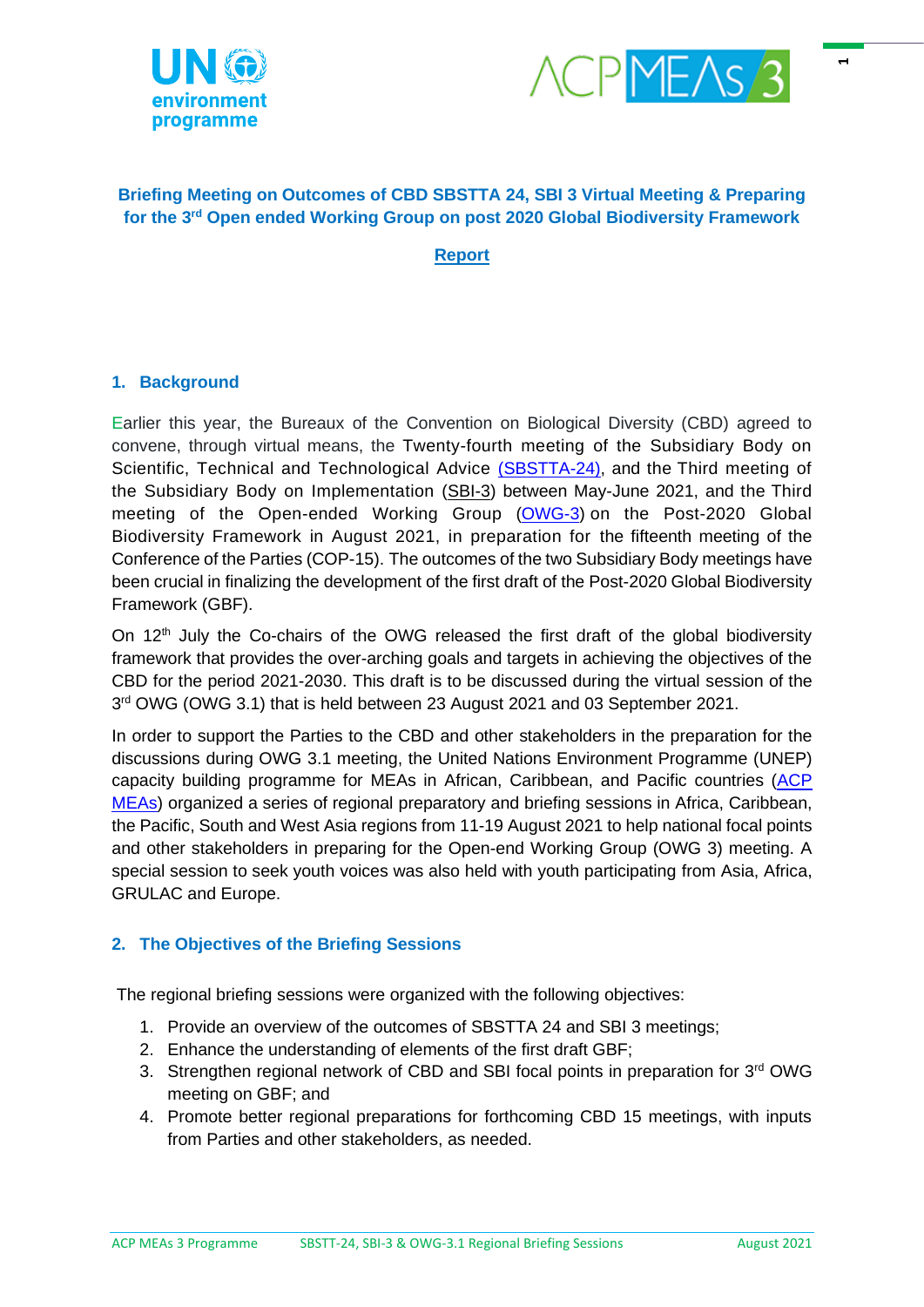#### **3. The Briefing Sessions**

The briefing involved two interrelated sessions delivered by experts and senior representatives from the CBD Secretariat. In the first session, key outcomes and still debated issues of SBSTAA-24 and SBI-3 were highlighted, such as the Post-2020 global biodiversity framework, new and emerging issues of synthetic biology, marine and coastal biodiversity and related issues with marine litter, agriculture and biodiversity, as well as Invasive Species and Biodiversity and health, Gender and Youth actions and resource mobilization, as well as enhancing financial mechanisms for biodiversity. Additionally, the first draft of the Post-2020 Global Biodiversity Framework (GBF) was presented setting the enabling conditions for living in Harmony with Nature along with tangible goals, targets and headline indicators, that are still being discussed. In the following session, main areas of focus and interest specific to each region were discussed and the participants provided inputs to the discussions by emphasizing on national and regional priorities that are expected to be included in CBD negotiations.

#### *3.1.South Asia Briefing Session*

The briefing meeting for the South Asia region was held on 10 August 2021 in partnership with the South Asia Co-operative Environment Programme [\(SACEP\)](http://www.sacep.org/), targeting South Asian member states, with a high participation of government representatives and CBD negotiators.

Fifty-five (55) participants, from various backgrounds, including mainly Government, International Organizations, Private Sector, Research Institution, NGOs and others participated in the briefing. Participants from Government were mainly closely linked to the biodiversityconventions, with representatives of the Ministries of Environment, Forest, Natural resources and climate change, but also from other ministries such as Education and Science and other National Biodiversity Authorities. Other participants were from International Organizations, such as FAO, UNDP, UNESCAP, WWF and IUCN, or private sector representatives e.g. from BASF and CropLife International. The participants were from a wide range of 14 member states, from which 7 South Asian countries were represented, namely Bangladesh, Bhutan, India, Maldives, Nepal, Pakistan and Sri Lanka.



Among other key discussion issues, participants emphasized the importance of NBSAPs as a major vehicle for reporting, assessment and review implementation and the anticipated challenges in aligning them with the new GBF in the future on the national level. Other challenges expressed by the participants included the involvement and engagement of different ministries and the high-level as well as the repurposing of funding after the COVID-19 pandemic, and participants requested for more technical and financial support in the future.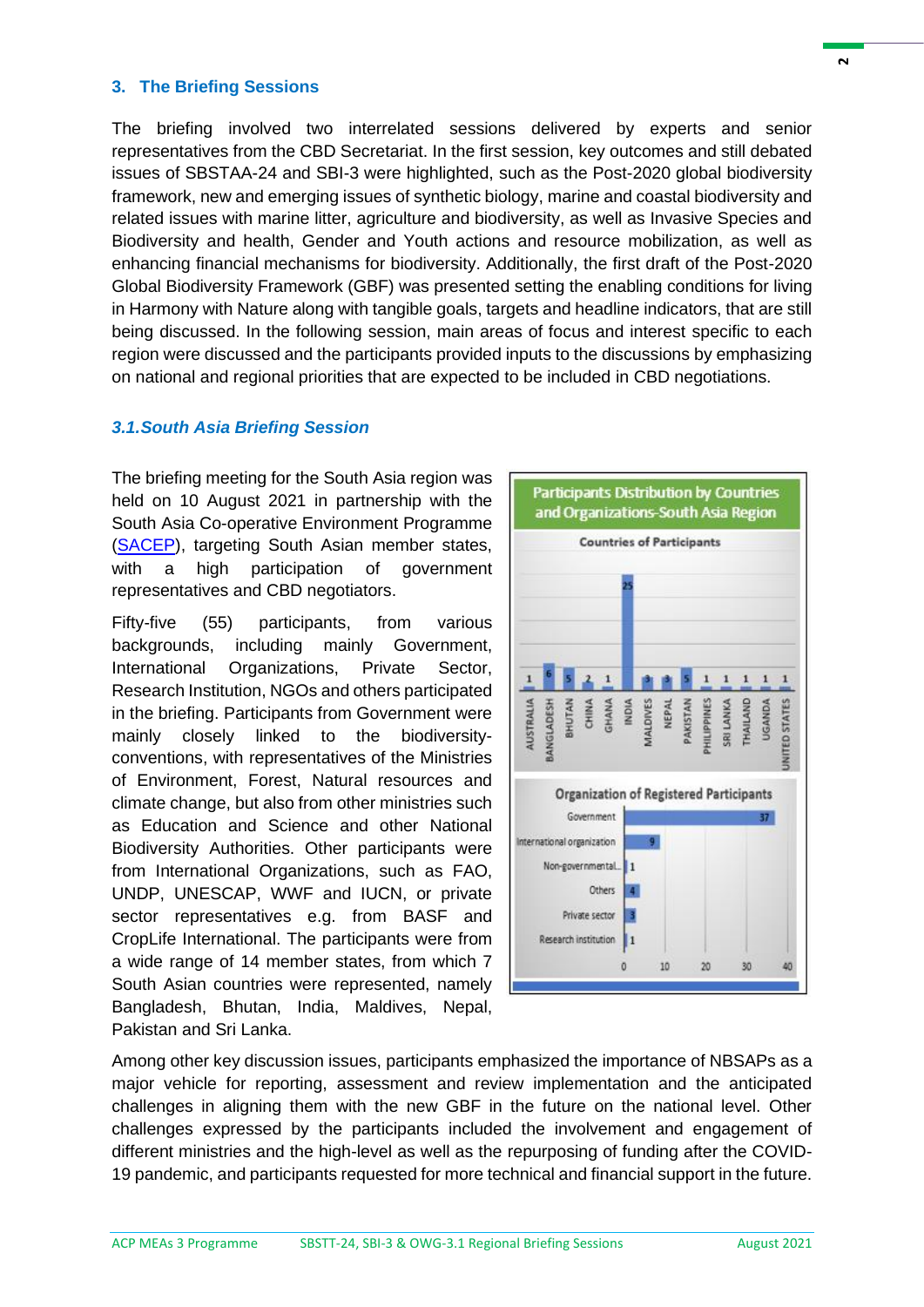At the end of the session, 12 participants shared their feedback from the session in a circulated anonymous evaluation form. The surveyed participants were involved in several biodiversityrelated Convention processes, namely Convention on Biological Diversity, Nagoya Protocol on Access and Benefit-sharing, Cartagena Protocol on Biosafety, Convention on Wetlands and The International Treaty on Plant Genetic Resources for Food and Agriculture.

Overall, the sessions and the information delivered were rated to be very useful by the respondents, with an average rating of 4.42 of 5 stars. The most useful parts of the meeting were specified as briefing on Global biodiversity framework/targets/headline indicators and regional discussion/discussion relating to aligning Post-2020 GBF to NBSAPS.

| continued dialogue<br>training similar                                                  | regional workshop<br>technical support<br>physical meeting<br>negotiator training<br><b>UNFCCC</b> |
|-----------------------------------------------------------------------------------------|----------------------------------------------------------------------------------------------------|
| countries<br>webinar and news <b>Support <math>COP</math> training</b><br>wetland sites |                                                                                                    |
| best practices<br><b>CBD COP</b><br>future research new to the negotiations             | assistance<br>meeting of the COP<br>better capacity                                                |

All the 12 respondents wanted to see similar events hosted by UNEP and partners in the future to:

- Promote continued dialogue;
- Provide technical support:
- Support in physical meeting of the COP;
- Share best practices, provide assistance to developing countries for wetland sites, and engaging top administrations in the CBD COP and;
- Provide negotiator training to new officers similar to those done by UNFCCC so they have better capacity to participate in COPs and other negotiations.

# *3.2.West Asia Briefing Session*

The briefing meeting for the West Asia region was held on 16<sup>th</sup> August 2021 with the attendance of nearly 40 participants from 11 of the 12 countries in West Asia.



During the opening session, Ms. Etaf Chehade, the Healthy and Productive Ecosystems Sub Programme, Programme Management Officer in UNEP / West Asia Office, highlighted the importance of the meeting which came as part of a series of preparatory meetings for the Permanent Working Group on the Post-2020 Global Biodiversity Framework. She stated that the Conference of the Parties defined the process for preparing the post-2020 global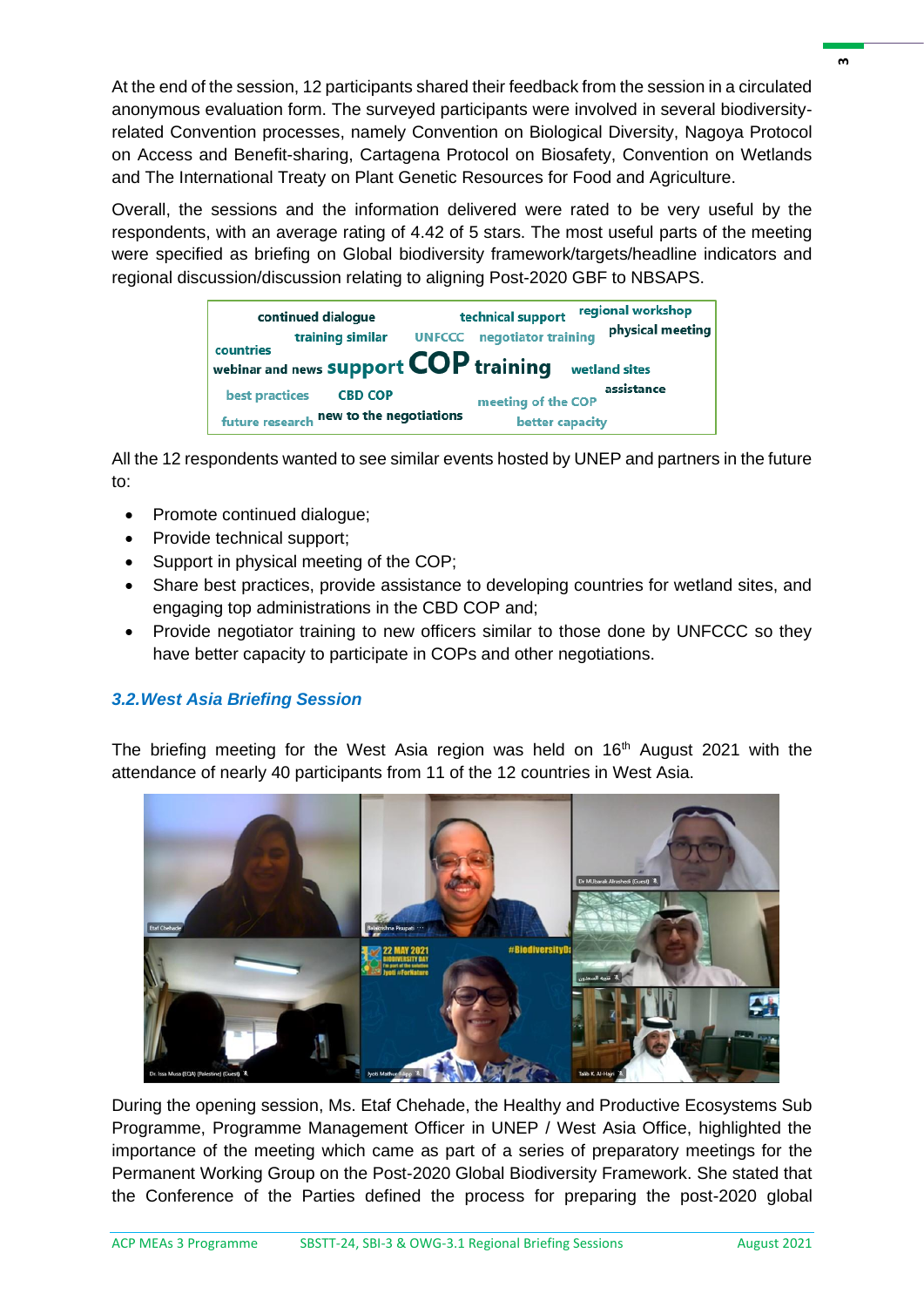biodiversity framework which calls on consultations with stakeholders and Member States, including but not limited to virtual discussion forums, and global, regional and thematic workshops. In the same decision, it urged the COP to "actively participate in and contribute to the process of developing a strong post-2020 global biodiversity framework in order to promote strong ownership of the framework to be agreed upon and strong support for its immediate implementation" and called on other governments and stakeholders to do so she added. She further mentioned that the final decision on the post-2020 global biodiversity framework will be taken, along with decisions on related topics, including capacity-building and resource mobilization. Additionally, Dr. Balakrishna Pisupati, UNEP's ACP MEAs 3 Programme Manager highlighted the aim of organizing the session to provide another opportunity for countries and stakeholders in West Asia region to come together and discuss key issues that will form the core of forthcoming CBD OWG 3 meeting being held virtually. He advised that 2021 is considered as the "Super Year for Nature" and everyone has the responsibility to shape the post 2020 Global Biodiversity Framework with its Goals and targets and its implementation in order to stop the loss of biodiversity and ecosystems that is threatening basic human survival.

In the first session, Ms. Jyothi Mathur Filippe, Director for CBD Secretariat's Implementation Support Division, Dr. Balakrishna Pisupati and Ms. Leina Al-Awadhi, CBD National Focal Point and Director of Biodiversity Conservation Department from the State of Kuwait outlined the outcomes of SBSTTA-24 and SBI-3 and expectations for the first part of WG2020-3 which were related to the draft recommendations for COP were approved on: (1) Post-2020 global biodiversity framework (scientific and technical matters - review of the updated goals and targets, and related indicators and baselines); (2) Fifth edition of Global Biodiversity Outlook; (3) Synthetic biology; (4) Agriculture and biodiversity; (5) Risk assessment of GMOs (genetically modified organisms); and lastly, (6) IPBES programme of work. On the expectations of WG2020-3, Ms. Jyothi advised that the First part of WG2020-3 will be held online from 23 August to 3 September 2021 and parties and stakeholders will discuss the First Draft of the Post-2020 Global Biodiversity Framework.

In the second session mainly for discussion of key issues, interventions were made by some countries in the West Asia region including Saudi Arabia which highlighted the importance of updating the red lists of endangered species and not relying only on the lists that are currently in place and to be placed according to scientific field programs as well as the need to recognize the ongoing global events in relation to forest fires and their impact on the biodiversity and social economic issues in the regional preparations to participate in the CBD meetings.

Jordanian presentative highlighted the case of climate change and its impact on biodiversity which came as a consequence of unsustainable use of natural resources and he suggested that the restoration programme needs to identify a financial mechanism and a source of funds and that funding bodies such as the GCF need to prioritize nature-based solutions and biodiversity. He also indicated that Jordan has developed a gap analysis report that can shared with the regional countries and highlighted the importance to conduct similar exercise at the regional level to identify the gaps and needs of the entire West Asia region. Participants were advised to consolidate the available funding mechanisms on a country's priorities basis and to also develop a national financing plan for achieving the biodiversity targets.

Experts provided clarification to the State of Qatar on its inquiry that the 30% target in the draft Global Biodiversity Framework (GBF) include both marine and terrestrial biodiversity. Additionally, participants were further informed that CBD secretariat will provide further support in terms of guidance for national reporting and the NBSAP which are required to develop and also to monitoring the framework. The Secretariat will also provide capacity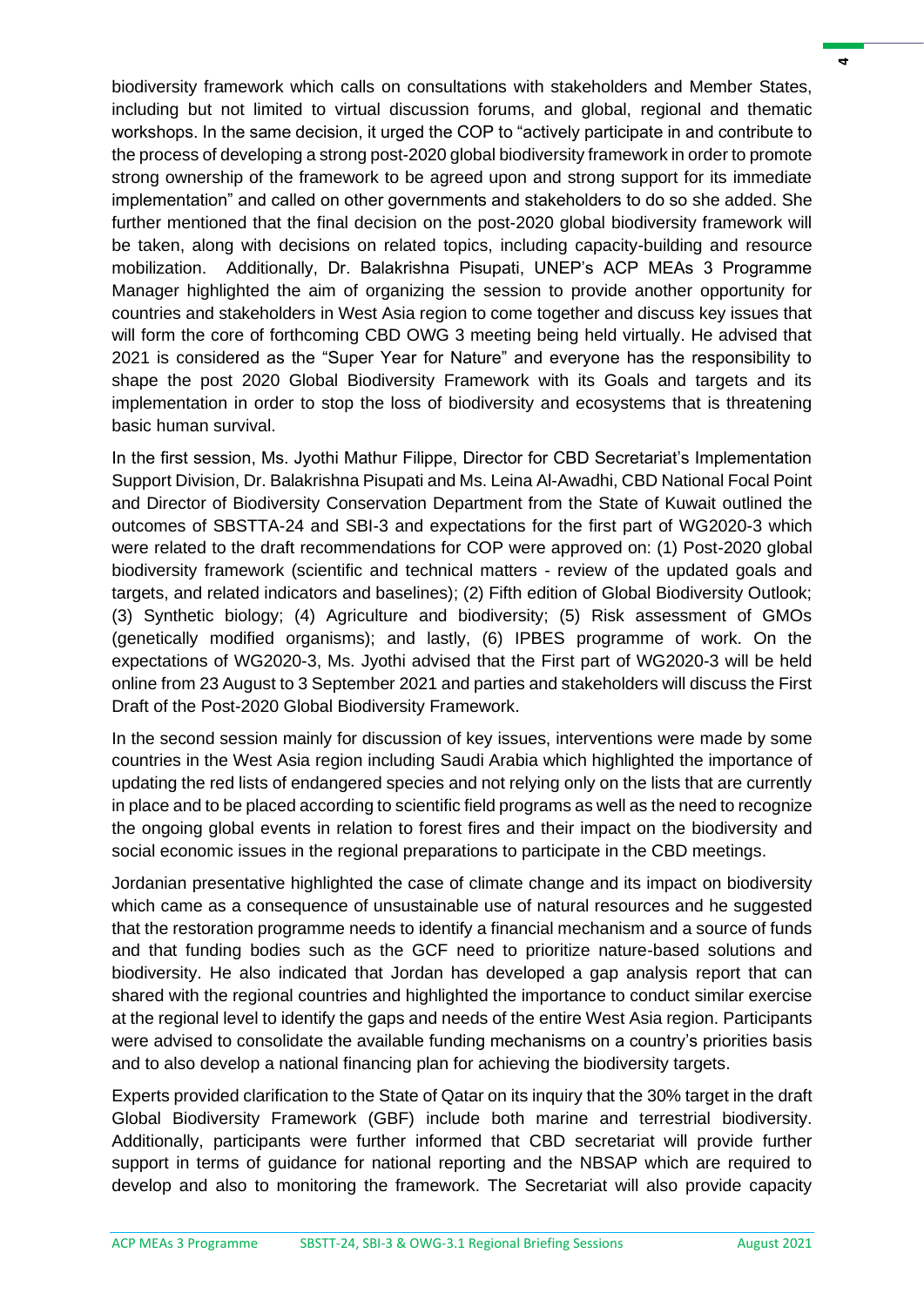building, a resource mobilization strategy and a guidance for the GEF, also the CHM mechanism information.

#### *3.3.Africa Briefing Session*

The briefing meeting for the African region was held on 12<sup>th</sup> August 2021 with the attendance of more than 44 participants more than 30 African countries.



In his opening remarks, Dr. Balakrishna Pisupati, the Programme Manager for UNEP's ACP MEAs 3 Programme recognized the attendance of Dr. Hezekiah Benetis, the chair of SBSTTA-24, Mr. Mike Ipanga, the chair of the Africa Group of negotiators (in absentia), and Mr Francis, the Co. Chair of the Working group for the Global Biodiversity Framework development process. He further provided a background to the ACP MEAs 3 Programme including the objectives of the briefing sessions. He stated that the briefing session provides an opportunity for countries are sub regional and regional levels to come together to share their ideas and priorities and urged the participants to identify ways on how the CBD secretariat could support more preparatory processes.

In the first session of the briefing, CBD representative Mr. Neil Pratt stated that several of the draft recommendations include advice on key elements for the first draft of the post 2020 Global Biodiversity framework, in particular related to implementation support mechanisms, enabling conditions, responsibility and transparency, and outreach and awareness. He added that delegates at SBI-3 also reviewed progress in implementation of the convention's protocols or number of items on the agenda and outcomes of the working group on Article 8 J and related. He also highlighted that the working group for the draft post-2020 Global Biodiversity framework as mandated by COP 14, will also consider the issue of digital sequence information on genetic resource for which a great deal of intersessional work has been conducted leading up to this. Given the challenge of the global pandemic, work on modalities and the intricacies of effectively enabling online participation and negotiation is cautiously in progress based on the experience and lessons learned from the challenges encountered in earlier meetings.

Mr. Simon Malete, on behalf of the Chair of the African Group of negotiators, appreciated the role UNEP plays in contributing towards enhancing capacities in Africa of which the African group Africa remains committed to a fair and transparent negotiation of the post 2020 Global biodiversity framework despite the impact of COVID-19 pandemic which continues to delay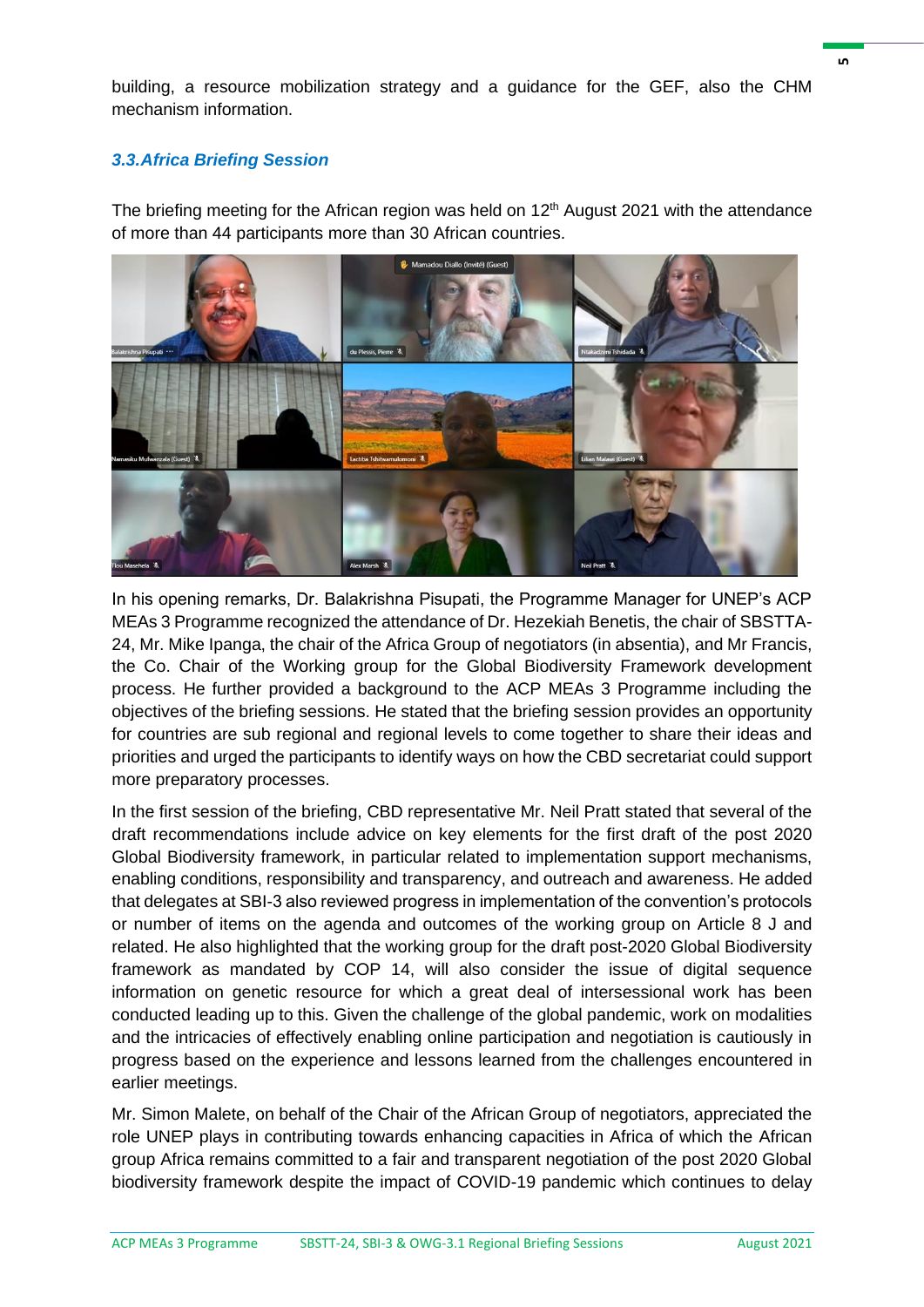the success and delivery of the long awaited post 2020 GPF. He highlighted the challenges African countries encountered in the recent concluded formal virtual session of SBSTTA-24 and SBI-3 including poor or no Internet connectivity and time zone difference.

Dr. balakrishna provided to the participants the key outcomes of the SBSTTA-24 and SBI-3 meetings including marine and coastal biodiversity and critical elements like strategic review and analysis of the program of work on issues related to marine litter and others. In terms of resource mobilization and financial mechanisms, Dr. Balakrishna reiterated the African countries' call for the establishment of fund dedicated for biodiversity conservation and the related programs like capacity building technology transfer, cooperation, knowledge management and communications. In agriculture, the participants were informed that the focus has been on the conservation and sustainable use of soil biodiversity in line with the 2020-2030 Plan of action for an international initiative for the conservation and sustainable use of biodiversity. Meanwhile on invasive and alien species, the agenda item focus on drafting methods, tools, strategies and action plans to manage or eradicate the impacts and the invasive species themselves. The use the national biodiversity strategies and action plans was highlighted as a key vehicle to implement the post 2020 GBF. This element focuses on how countries can start preparing by looking at the existing management, biodiversity strategies and action plans.

In the second session of the briefing, participants and experts discussed key issues of concern for the region.

South African representative, Alex Marsh highlighted the increased focus on mainstreaming in the new draft GBF which acknowledges how central mainstreaming is as a whole government and society's long-term strategic approach to mainstreaming biodiversity across sectors. In line with Alex's view, experts in the briefing stated that mainstreaming is an important element of discussion in almost all COPs and in the current targets, the identified enabling conditions to achieve those targets will be on mainstreaming across some related ministries. Additionally, key and critical issues of synthetic biology, digital sequence information (DSI) on genetic resources were also discussed.

Namibia representative, Pierre du Plessis suggested that it is important to ensure that the drafting of the GBF has to be easy to communicate in order to inspire effective action from all sectors of society and more importantly will be able to maintain the momentum that direct and drive political agreement beyond the end of COP15 including achieving the vision of living in harmony with nature.

Another South African representative, Malta Qwathekana pointed that if we do everything from target 1 to target 21 then we will achieve all the goals and achieve the 2050 vision. However, he noted that implementing all the targets will require a lot of efforts and resources. Hence, it is very important for all parties in the region to provide some very specific inputs in writing to some of the issues of unclarity in the language used.

UNEP representative, Dr. Balakrishna urged the participants to continue discussing and identifying other likeminded countries and groups from other regions to create a level of correlation that can be fostered and build in terms of identifying some commonalities, differences and sorting them out as quickly as possible because the more time we lose between now and the time the formal session will adopt the GBF framework, it will be more difficult. According to Dr. Balakrishna, this could be achieved by identifying what people in the region are interested in ensuring that the draft GBF to be discussed succeeds and delivers on it mandates how to foster linkages with colleagues from countries and regions to establish a level of communication whether it's virtual or in person earlier or during the OWG-3 session.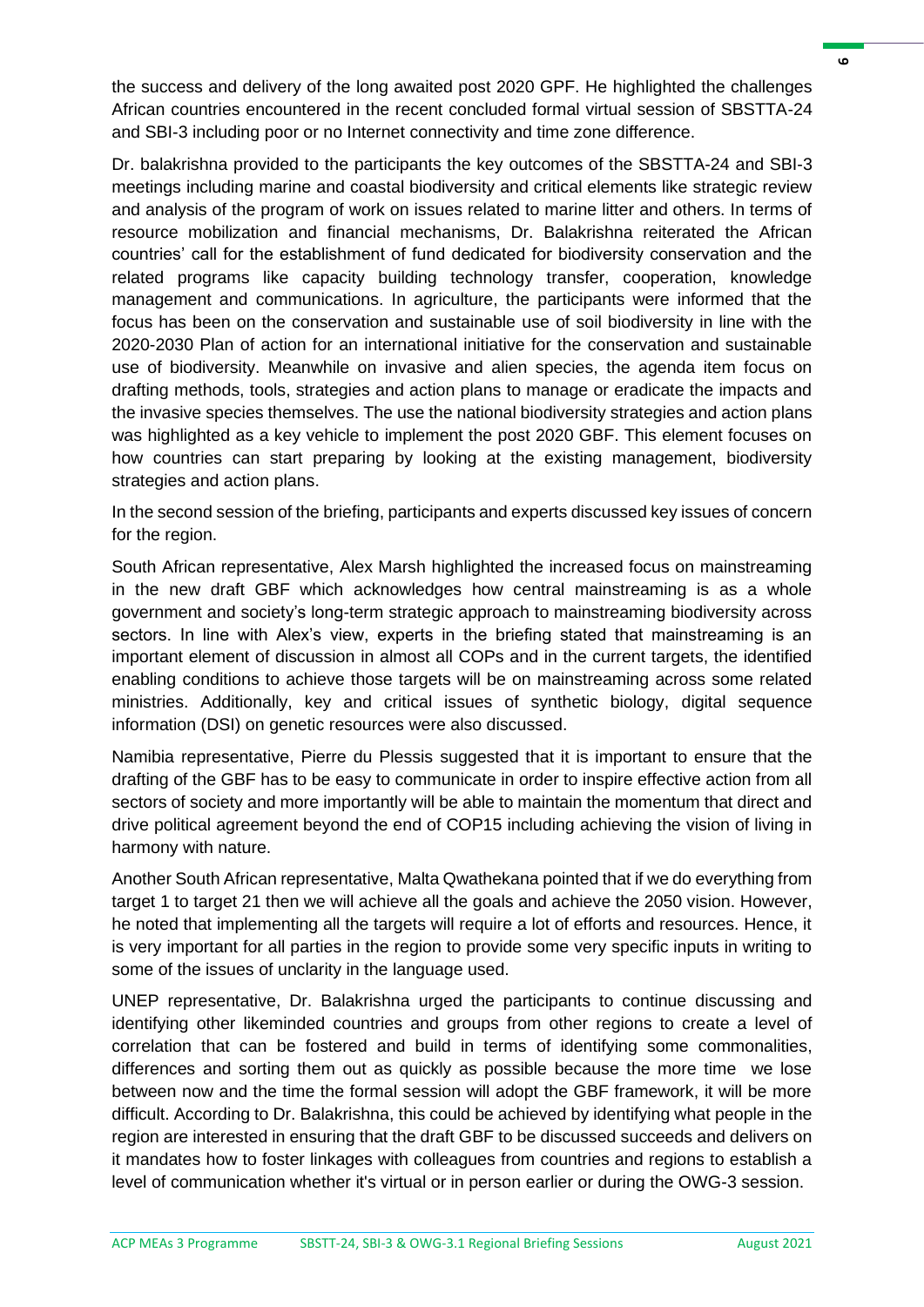In terms of key priority issues for Africa, Namibia representative Pierre du Plessis heighted that from the African group of negotiators' discussions, the top priority is to ensure that the means of implementation are secured before the framework is adopted. This is to avoid the same mistakes made in Nagoya where a framework was first adopted and the reflection on how it should be funded started later. Capacity development, technology transfer and knowledge management are also among the top priorities for the region. However, given the current economic circumstance, the unifying theme for Africa is that we will accept and insist on a framework that explains where the needed resources for implementation will come from, he added. Additionally, he pointed out that, benefits from DSI could make a very substantial contribution to resource mobilization, and that African countries should have an important recognition because of the fact that the region has a substantial development pressures and priorities. Among these priorities include the young African population expected to double by 2050 and for the region to set aside 30% of our land areas for conservation needs sustainable development approaches that can contribute to local economic priorities like job creation for young people not just conserving it for the luxury of rich people from developed countries.

Dr. Balakrishna recognized the region's need for capacity building, technology transfer and knowledge management because when it comes to reporting, most stakeholders participating in implementation or providing inputs to reports, these issues (i.e. capacity building, technology transfer and knowledge management) are going to be very critical for countries not only for reporting, but also for the report preparation processes given the kind of targets and indicators. He highlighted that countries will be free to use the indicators and have the flexibility to come up with targets that align with the global targets.

### *3.4.The Caribbean Region*

The briefing meeting for the Caribbean region was held virtually on 19<sup>th</sup> August 2021 in partnership with CARICOM Secretariat. More than 48 participants from 10 countries and 10 organizations participated in the event and discussed key regional issues of biodiversity concern.

In her opening remarks, Ms. Amrikha Singh CARICOM Secretariat representative welcomed everyone to the briefing session. She thanked the Caribbean Biodiversity Negotiators as the region prepares for the 15<sup>th</sup> Conference of the Parties for Biodiversity and acknowledged that while there has been progress on these pertinent issues, several of the Caribbean countries are battling adverse weather effects such as Hurricane Grace and the recent devastation caused by the earthquake to our brothers and sisters in Haiti. She stated that reaching consensus at the regional level concerning the new Global Biodiversity Framework (GBF) requires immediate and sustained efforts for transformative change, which encompass technological and environmental policies as well as changes to



economic structures and profound shifts in society. The new framework should be inclusive of insights from activities that recognizes the Region's distinct position as Caribbean SIDS and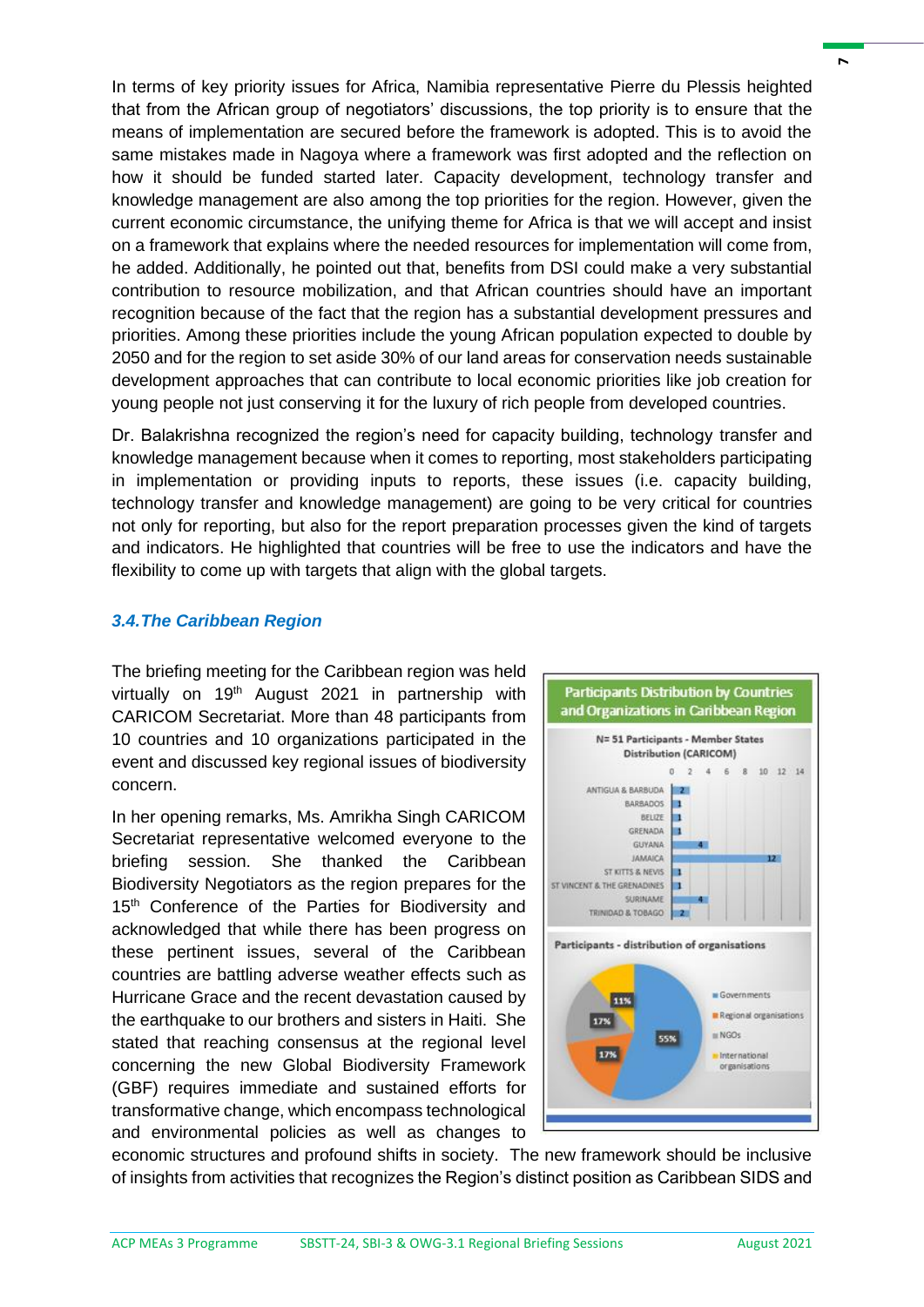ensure that we advocate for the priorities, concerns and principles that lend themselves to national application, she highlighted.

Dr. Balakrishna Pisupati, the UNEP ACP MEAs 3 programme Manager in his remarks shared in solidarity and prayers for a speedy recovery for colleagues from Haiti and provided a brief introduction to the purpose of the briefing which is to have information exchange of ideas, views and opinions from national focal points but also to take stock of the outcomes of the SBSTTA-24 and SBI-3 inputs into the first draft of the GBF.

It was also noted during remarks by Mr. Neil Pratt, the CBD Secretariat representative, that the upcoming sessions will be focusing on the process and content of OEWG and draft GBF, therefore these fora will be the best place to address issues of contention in the CBD process. He informed that the Convention has been able to offer assistance to parties in online participation and have given very careful consideration under the guidance of the COP14 Bureau to the timing and the modalities of the sessions. The outcome document will be provided for consideration of the COP at the resumed session expected to take place in person early next year in January with back-to-back physical meetings for SBSTTA and SBI, he added.

During the first session, Dr. Balakrishna briefed the participants on the key outcomes of the SBSTTA-24 and SBI-3 sessions that were held virtually in May and June 2021 which had provided significant inputs to the first draft of the GBF.

The key outcomes of SBSTTA-24 highlighted include issues related to the monitoring framework and indicators, consolidation of activities at the national, regional and global levels as well as supporting countries to work on systems that can provide support for the global body. Issues related synthetic biology, marine and coastal biodiversity, risk assessment and management of living modified organisms (LMOs) in the context of the Cartagena Protocol on Biosafety were also highlighted and that an ad hoc technical expert group on risk assessment to be established. The Plan of Action 2020-2030 for the International Initiative for Sustainable Use of Soil Biodiversity as well as invasive alien species were also discussed, where the focus was on dealing with draft methods, tools and strategies, which are important for the Caribbean region given the impacts of invasive species on islands biodiversity.

On SBI 3 key outcomes, the focus was on elements of the framework on the gender action plan, the need for a communication strategy and elements of implementation of capacity building plans. Some discussions on resource mobilization and financial mechanism focused on the need for synergy, national financial plans and dedicated biodiversity fund, he informed. Participants were also informed about SBI-3's discussions on mechanisms for reporting, assessment and review implementation which focused on the use of NBSAPs as a key vehicle as well as discussions on the Nagoya Protocol on Access and Benefit Sharing meant to address the specialized ABS instrument and Article 10 of the protocol on Global Multilateral Benefit Sharing mechanisms.

On the Global Biodiversity Framework, Mr. Basile van Havre, Co-Chair of the OWG provided an outline of the major points of the draft GBF which include increased clarity and coherence on goals, inclusiveness of the GBF document, implementation Support Mechanisms (i.e. resource mobilization, financial mechanism, technology transfer), enabling condition (i.e. integrative governance, political will, participatory approach and synergies), responsibility and transparency and outreach and awareness and uptake.

The Global Youth Biodiversity Network Latin America and the Caribbean (GYBN-LAC) representative – Ms. Amelia Arreguín introduced the Regional Chapter and the intergenerational dialogue which took place in June 2021 in Latin America and the Caribbean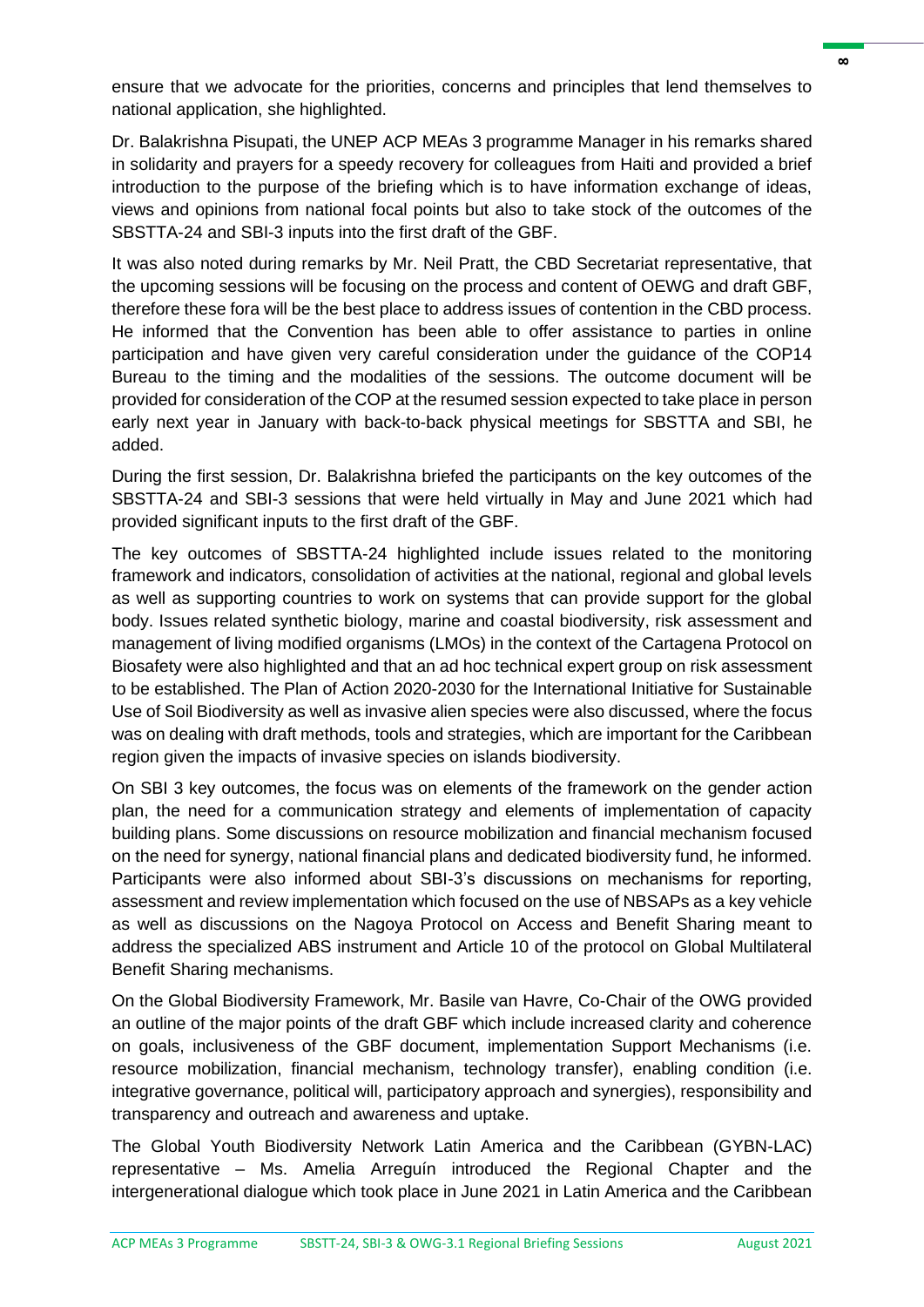for biodiversity. LAC youth met with representatives of national governments and international Organisations in 2019 to discuss their proposals for the future of biodiversity. Representatives of the GYBN National Chapters of Haiti and Dominican Republic presented the 12 priorities including democratic environmental governance, resource mobilization, fair and equitable benefit sharing, intergenerational equity, human and nature rights, traditional knowledge, transformative education, research and scientific technical and technological cooperation, conservation and restoration, sustainable use, climate change and enabling conditions which synthesize the demands that the youth in LAC want to see effectively included in the Post-2020 GBF.

The second session of the briefing moderated by the UNEP representative probed participants in discussions covering key areas of focus and interest to the Caribbean and follow up plans at the regional level.

Antigua and Barbuda's representative Helena Jeffrey Brown, stated that, in order to achieve to the 2050 goal, a whole of society approach including youth is needed, which should also include the use of local communities, indigenous people to participate in the process. Local communities are driving the process and it is important to support them to make sure they are successful in their efforts. She noted that it is important for countries to ratify the ABS agreement in order to gain the benefits as a small island region with similar biodiversity.

Suriname's representative Marci Gompers highlighted on the importance of biosafety to the Caribbean region and encouraged the review of the regional biosafety Bill and its efforts and strengthen them at the national level as well as the regional. She suggested that the region need to push forward for biosafety incorporated into the GBF and ensuring that policy measures in the Caribbean need to match what is being done at the international level despite the region's lack of experts in biosafety.

UNEP representative highlighted the need for education and the recognition for indigenous people as emphasized by the Dominican Republic and Haiti youth representatives. Target 20 and 21 of the GBF looks at education and human rights but also rights-based approaches to deal with some of the issues such as Biosafety. He noted that, the challenge is to get the language politically correct and because of the current nature of the negotiations and discussions, trying to reflect the priorities of 196 parties within a few lines or sentences is always a challenge. National focal points and countries need to be actively participating in these discussions in order to get the global targets and language correct is also as important as starting to look at the implementation plans, he stated.

The Youth Representative Amelia Arreguin considered the importance of their participation to safeguard the future as the present generation lives with the consequences of the environment that is divided. The youth are ready and willing to be engaged and contribute to the solutions not just to be consulted but also as a generation of persons who are qualified and can equally make better contributions to the implementation process.

UNEP representative highlighted ACP MEAs 3 Programme's long-term engagement plan with youth that will be implemented in all the ACP regions starting with Africa in the form of a mentorship program to promote youth engagement and to empower them to have a voice on critical elements in the process. The mentorship program will cover resource mobilization, stakeholder engagement and capacity building.

Grenada's Representative Aria St Louis highlighted the importance of the integration of findings from the recent IPCC working group 1.5 special report on the drivers of biodiversity loss. At a national level CBD technical focal points grapple with mainstreaming efforts for biodiversity considerations and at the regional level harmonized policy and legislations can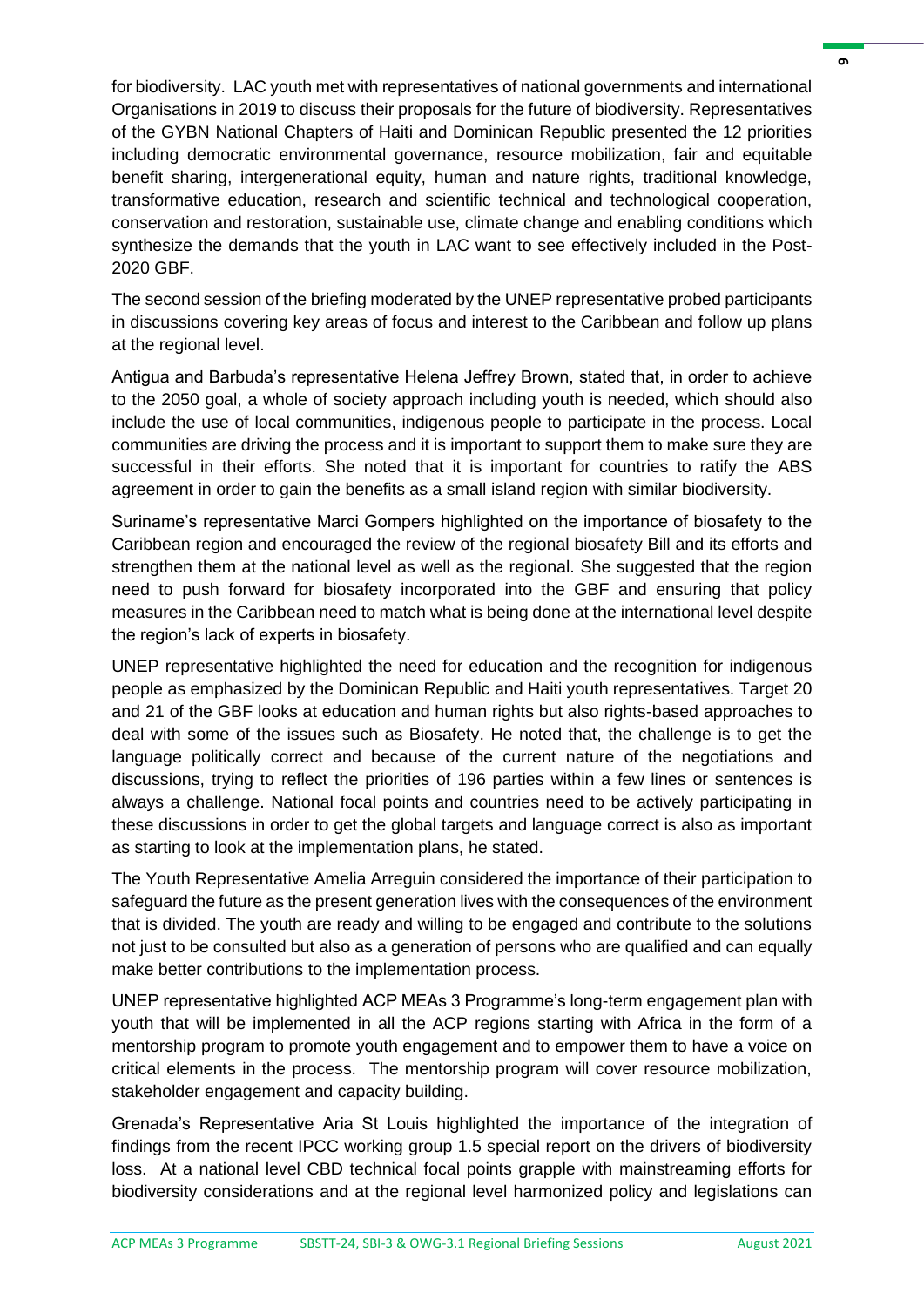help to address international development priorities, she stated. She suggested that legislations and policies at the regional level needs to be discussed and prioritized for action and some level of momentum for accountability. Key areas of biodiversity beyond national jurisdiction is key to connecting the blue and green economy. Other areas highlighted included the important to support access and benefit sharing and sharing of information and knowledge as an entry point to understanding aspects of the implementation of an ABS framework.

Trinidad and Tobago's Representative Candace Amoroso expressed the needed to review the new GBF that is going to be more complicated to implement as it is becoming more complicated with every iteration. She informed that Trinidad and Tobago is now in a process of implementing provision of its NBSAP; therefore having to implement the new GBF will be a challenge with very limited resources.

In conclusion, CARICOM Secretariat and UNEP thanked all participants for their continued support in participating in the meeting and highlighted the importance of the pre-meetings in preparation for the negotiations. Follow up items included the submission of the meeting report and presentations from the session.

## **4. Outcomes of the Briefing Sessions**

The key success of the sessions was the unique opportunity that the briefing session created and provided for countries to come together at regional and sub-regional level which did not happen for more than a couple of years now. The key discussions and outcomes of the briefing sessions included:

- The need for re-looking at the **'Theory of Change'** presented in the draft GBF;
- Improving the **focus and clarity** of several targets, especially on issue of approaches;
- Importance of better clarity on **means of implementation** that commensurate with the ambition of the GBF and its targets;
- The need to have **clear focus and outcomes** of issues related to financing, digital sequence information, synthetic biology, capacity building, technology transfer, knowledge management and the related;
- Enhanced focus on **regional and national priorities** in terms of targets;
- Clarity on the availability and usefulness as well as **comprehensiveness of the indicators** being suggested;
- The need for support to deal with **reporting** and clarity on issues such as national commitments; and
- Ensuring the GBF truly supports the **'transformational change'** needed to deal with the objectives of the Convention.
- Recognizing the **role of youth** and the importance of intergenerational participation in providing solutions to the environmental crisis given the wealth of knowledge and skills that young people have been accrued over the years through various activities, and
- The need for support at national level to get ready for **implementation**, including through support to review of National Biodiversity Strategies and Action Plans (NBSAPs), national financing plans, drafting the national commitment, capacity building and the related to realize the GBF.

Full recordings of the briefing sessions are available from the links below:

- [Regional Preparatory and Briefing Sessions for South Asia](https://youtu.be/bQzYIYpa4fs)
- [Regional Preparatory and Briefing Sessions for Africa](https://youtu.be/HHcZArr6li4)